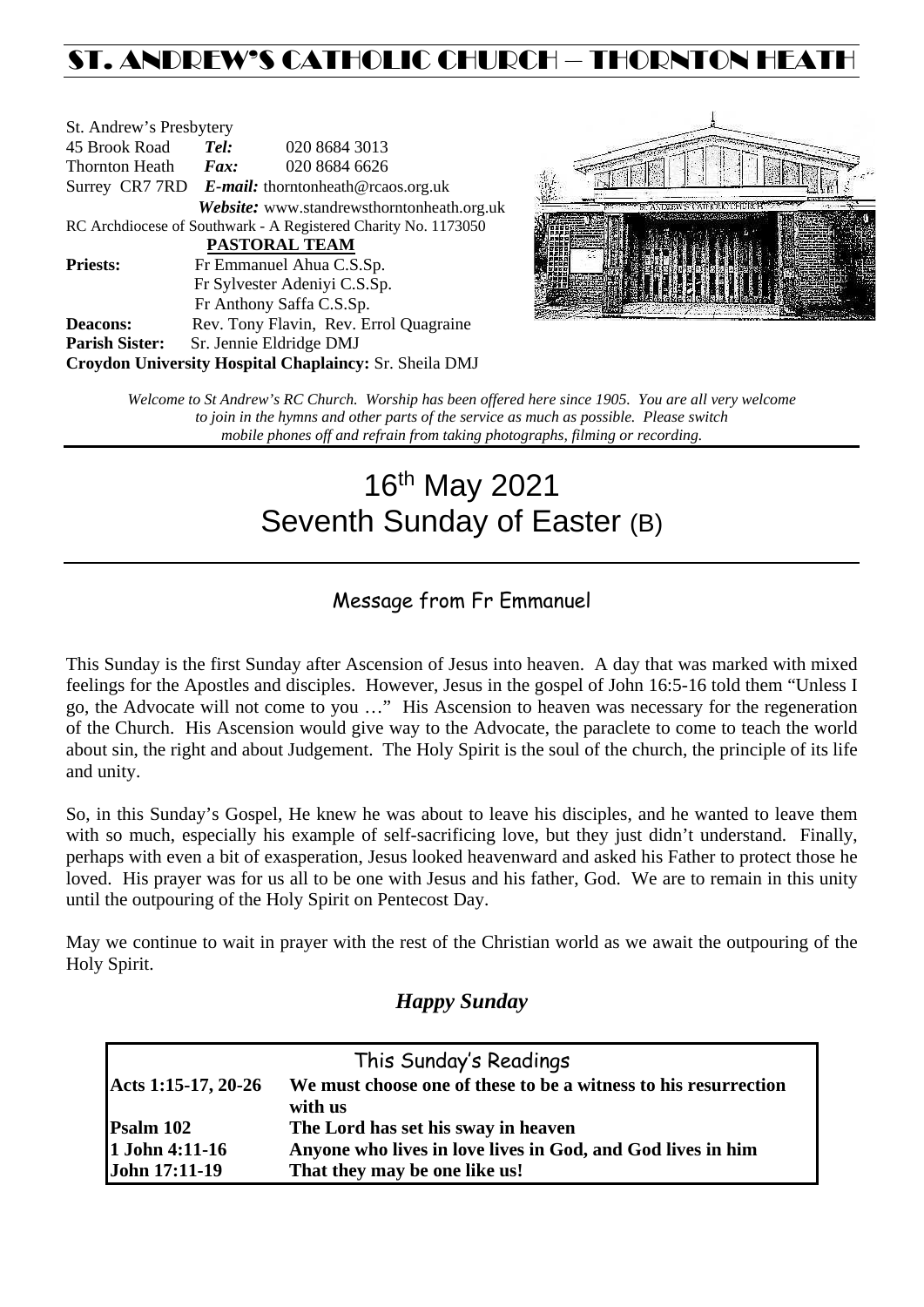## Diary for the Week

| Sunday $16^{th}$ May         |                    | 6.00pm (Saturday) First Mass of Sunday | Rui Casseres RIP                      |
|------------------------------|--------------------|----------------------------------------|---------------------------------------|
| $7th$ Sunday of Easter       | 9.30am             | <b>Mass</b>                            | <b>Sr Mary Martin RIP</b>             |
|                              | 11.30am            | <b>Mass</b>                            | Mrs Mary Mensa Kuma RIP               |
|                              | 6.00 <sub>pm</sub> | <b>Mass</b>                            | For the People of the Parish          |
| Monday $17^{th}$ May         | 7.30am             | <b>Mass</b>                            | Stephen De Winter – Special Intention |
|                              | 10.00am            | <b>Mass</b>                            | J. Okoroafor - For the Souls of Carol |
|                              |                    |                                        | & Apolonia Okoroafor RIP              |
| Tuesday 18 <sup>th</sup> May | 7.30am             | <b>Mass</b>                            | Fr Adolfo Pacheco – sick              |
|                              | 10.00am            | <b>Mass</b>                            |                                       |
| Wednesday 19th May           | 7.30am             | <b>Mass</b>                            | Deceased Members Hampshire Family RIP |
|                              | 10.00am            | <b>Mass</b>                            | Sr. Trifa RIP                         |
| Thursday $20^{th}$ May       | 7.30am             | Mass                                   | Deceased Members Ritchie Family RIP   |
|                              | 10.00am            | <b>Mass</b>                            | Paul Etuka RIP                        |
| Friday $21^{st}$ May         | $7.30$ am          | <b>Mass</b>                            | Joseph Kwame Baffoe RIP Anniv         |
|                              | 10.00am            | <b>Mass</b>                            | Canon John (Jack) Naughton - Anniv    |
|                              |                    |                                        | $(26.4.41 - 18.6.15)$                 |
| Saturday $22^{nd}$ May       | 9.30am             | <b>Mass</b>                            | <b>Sr Mary Martin RIP</b>             |
|                              | $10.00 - 10.30$ am | <b>Confessions</b>                     |                                       |
|                              | $5.00 - 5.30$ pm   | <b>Confessions</b>                     |                                       |
|                              | 6.00 <sub>pm</sub> | <b>First Mass of Sunday</b>            | Andrew Rodrigues RIP                  |
| Sunday $23^{rd}$ May         | 9.30am             | <b>Mass</b>                            | Canon Francis Moran RIP (F)           |
| Pentecost Sunday             | 11.30am            | <b>Mass</b>                            | Jessica Mary Badu RIP                 |
|                              | 6.00 <sub>pm</sub> | <b>Mass</b>                            | For the People of the Parish          |

Church cleaners: this week: St Jude's Group, next week: Judie's Crew

## St. Andrew's Parish Notices

#### **LIVE STREAMING OUR MASSES**

I am very happy to let you know that you can now go to our website for St Andrew's to have access to our live streaming of Holy Mass. We hope to live stream all our Masses.

This is the address for accessing our live streaming<https://www.churchservices.tv/thorntonheath>

We have offered this service because we are aware that many of our parishioners are still not able to come to Mass so we hope to offer this service as another way of helping you to access our Holy Masses.

This is all new for all of us and it might take a while for it to settle down but hopefully it will all go to plan!

I thank you again for your patience and generosity and look forward to "seeing" more of you on-line. Please feel free to give me your feedback! *Fr Emmanuel*

#### **SECOND COLLECTION THIS WEEK**

The second collection, 16<sup>th</sup> May, will be for World Communications Day. This collection supports the work of the Catholic Communications Network (CCN) the media office of the Bishops' Conference of England and Wales. The CCN seeks to be the service both to the Church and the world in offering professional channels of communication and provides support for the Bishops of England and Wales and the wider Church in promoting the Gospel through the media on current issues. Its office is the focus for media enquiries on national matters, and seeks to develop the public profile of the Church and its teachings. The CCN provides up-to-date news releases, features and podcasts, information from the Bishops' Conference of England and Wales and trains spokesmen and women.

#### **FR EMMANUEL**

Father will be away next week, 17th – 23rd May for his Easter break.